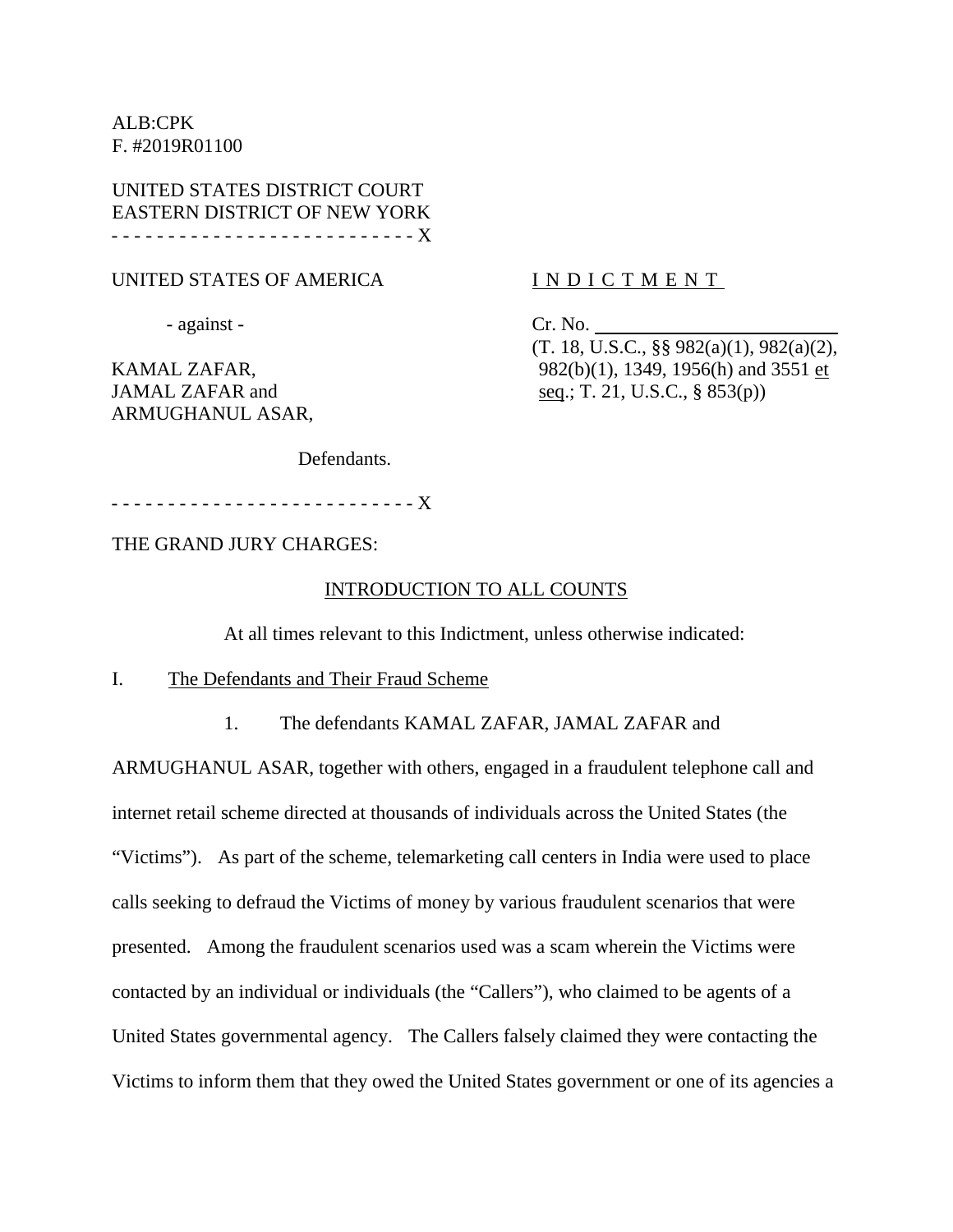specified amount of money and, if the Victims did not immediately remit payment to the individuals or entities identified by the Callers, the Victims would be arrested. The scam was designed to induce the Victims to immediately remit payment in the amount claimed to be owed, in order to avoid arrest or other threatened sanctions.

2. The defendant KAMAL ZAFAR was a resident of South Huntington, New York. KAMAL ZAFAR was a United States-based manager and recruiter for the fraud scheme.

3. The defendant JAMAL ZAFAR was a resident of Huntington, New York. JAMAL ZAFAR was a United States-based manager and recruiter for the fraud scheme. Additionally, a bank account tied to a corporation owned by JAMAL ZAFAR was used to process, collect, and distribute money obtained from victims of the fraud scheme.

4. The defendant ARMUGHANUL ASAR was a resident of College Point, New York. ARMUGHANUL ASAR was a United States-based manager and recruiter for the fraud scheme. Additionally, ASAR opened bank accounts tied to a fraudulent corporation, which were used to process, collect and distribute money obtained from the Victims.

II. The Corporate Entities and Bank Accounts Used in the Eastern District of New York

5. In or about and between January 2018 and September 2018, both dates being approximate and inclusive, the defendants KAMAL ZAFAR, JAMAL ZAFAR and ARMUGHANUL ASAR, together with others, opened bank accounts in the names of various inactive and shell corporations for the purpose of receiving proceeds of the fraud scheme (the "Fraud Proceeds Bank Accounts"). As the defendants KAMAL ZAFAR, JAMAL ZAFAR and ASAR well knew and believed, these corporations served no legitimate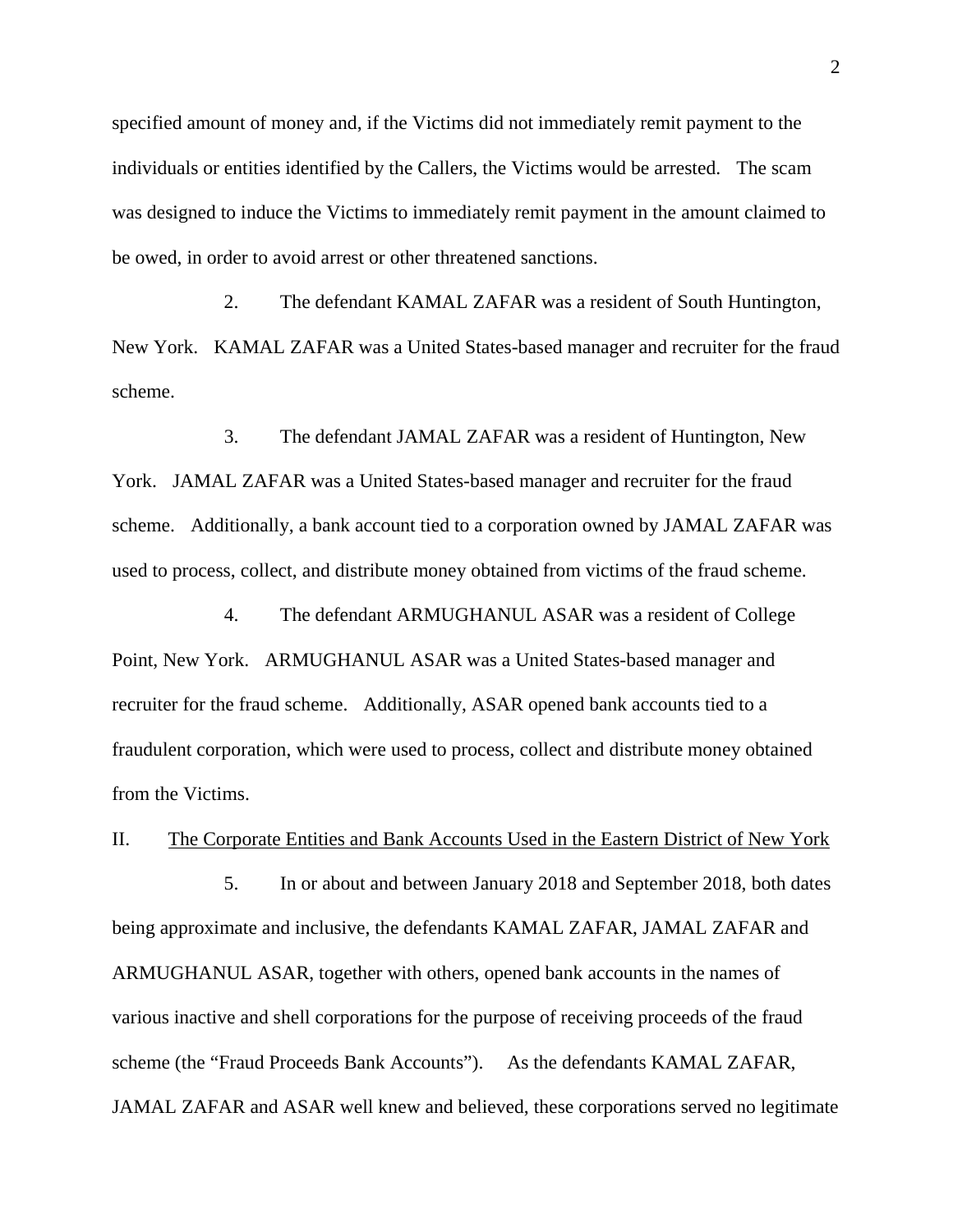business purpose and the Fraud Proceeds Bank Accounts were used solely to process, collect, and distribute money obtained from the Victims of the fraud scheme.

6. As a part of the scheme to defraud, when Victims who had been called agreed to remit payments as a result of the false representations made to them, the Callers instructed the Victims to send wire transfer payments to one or more of the Fraud Proceeds Bank Accounts that had been set up for the sole purpose of receiving and then immediately disbursing the fraudulently obtained payments. The defendant KAMAL ZAFAR, together with others, then contacted the defendants JAMAL ZAFAR and ARMUGHANUL ASAR, who in turn contacted the respective shell company owners, to direct them as to how to process, collect and distribute the Victims' funds.

7. Shortly after receiving the wire transfer payments sent by the Victims to the Fraud Proceeds Bank Accounts, the defendants KAMAL ZAFAR, JAMAL ZAFAR and ARMUGHANUL ASAR, together with others, withdrew and directed shell company owners to withdraw the fraudulently obtained Victims' funds. KAMAL ZAFAR, JAMAL ZAFAR and ASAR, together with others, then distributed the money via cashier's checks and wire transfers to other bank accounts.

8. In total, between January 2018 and September 2018, both dates being approximate and inclusive, the defendants KAMAL ZAFAR, JAMAL ZAFAR and ARMUGHANUL ASAR, together with others, received approximately \$2.3 million dollars from the Victims as a result of the fraudulent scheme.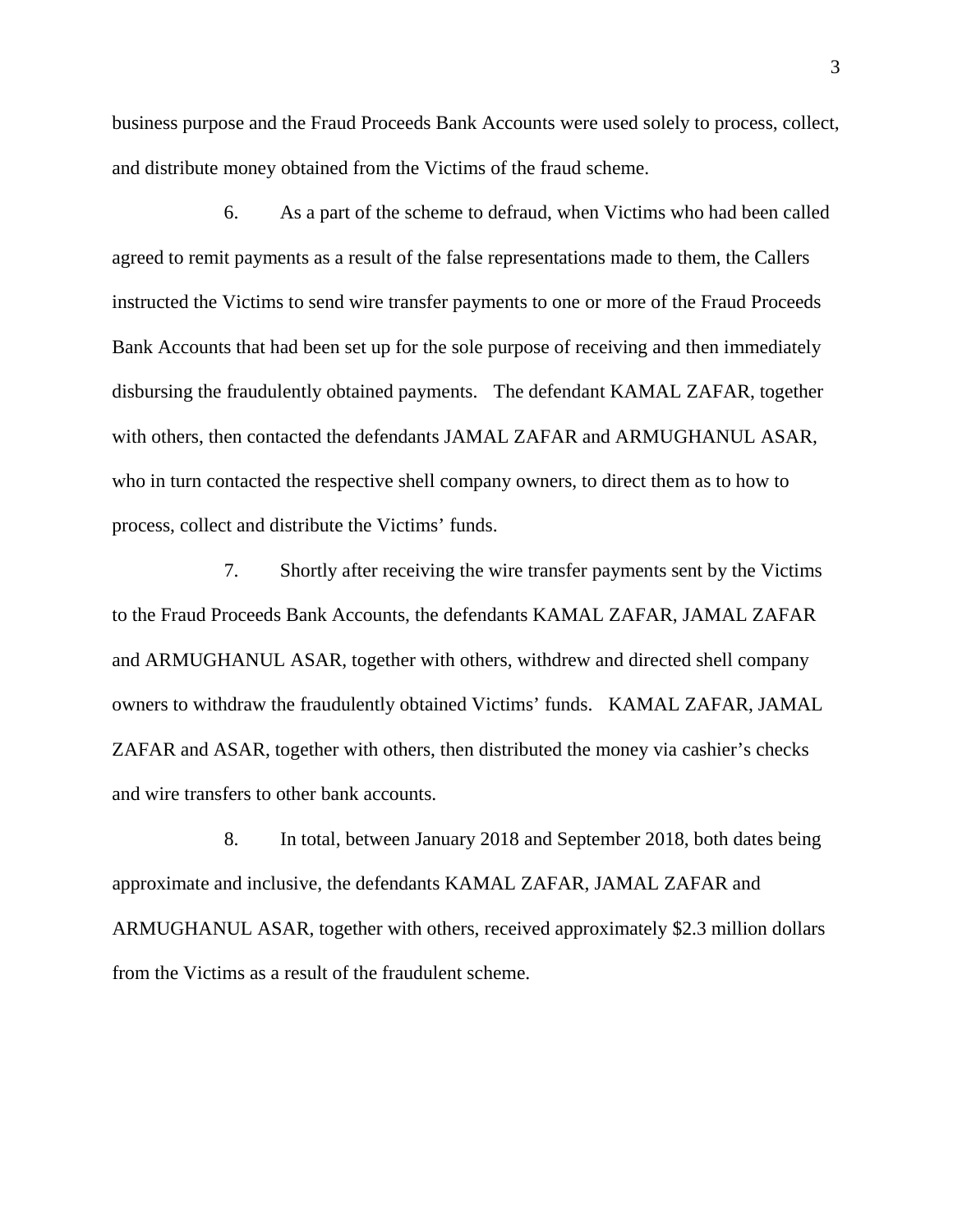### COUNT ONE (Conspiracy to Commit Wire Fraud)

9. The allegations contained in paragraphs one through eight are realleged and incorporated as if fully set forth in this paragraph.

 10. In or about and between January 2018 and September 2018, both dates being approximate and inclusive, within the Eastern District of New York and elsewhere, the defendants KAMAL ZAFAR, JAMAL ZAFAR and ARMUGHANUL ASAR, together with others, did knowingly and intentionally conspire to devise a scheme and artifice to defraud the Victims, and to obtain money and property from the Victims by means of materially false and fraudulent pretenses, representations and promises, and for the purpose of executing such scheme and artifice, to transmit and cause to be transmitted by means of wire communication in interstate and foreign commerce, writings, signs, signals, pictures and sounds, contrary to Title 18, United States Code, Section 1343.

(Title 18, United States Code, Sections 1349 and 3551 et seq.)

### COUNT TWO (Conspiracy to Commit Money Laundering)

11. The allegations contained in paragraphs one through eight are realleged and incorporated as if fully set forth in this paragraph.

 12. In or about and between January 2018 and September 2018, both dates being approximate and inclusive, within the Eastern District of New York and elsewhere, the defendants KAMAL ZAFAR, JAMAL ZAFAR and ARMUGHANUL ASAR, together with others, did knowingly and intentionally conspire to conduct one or more financial transactions in and affecting interstate and foreign commerce, including deposits, transfers and withdrawals of funds and monetary instruments, which in fact involved the proceeds of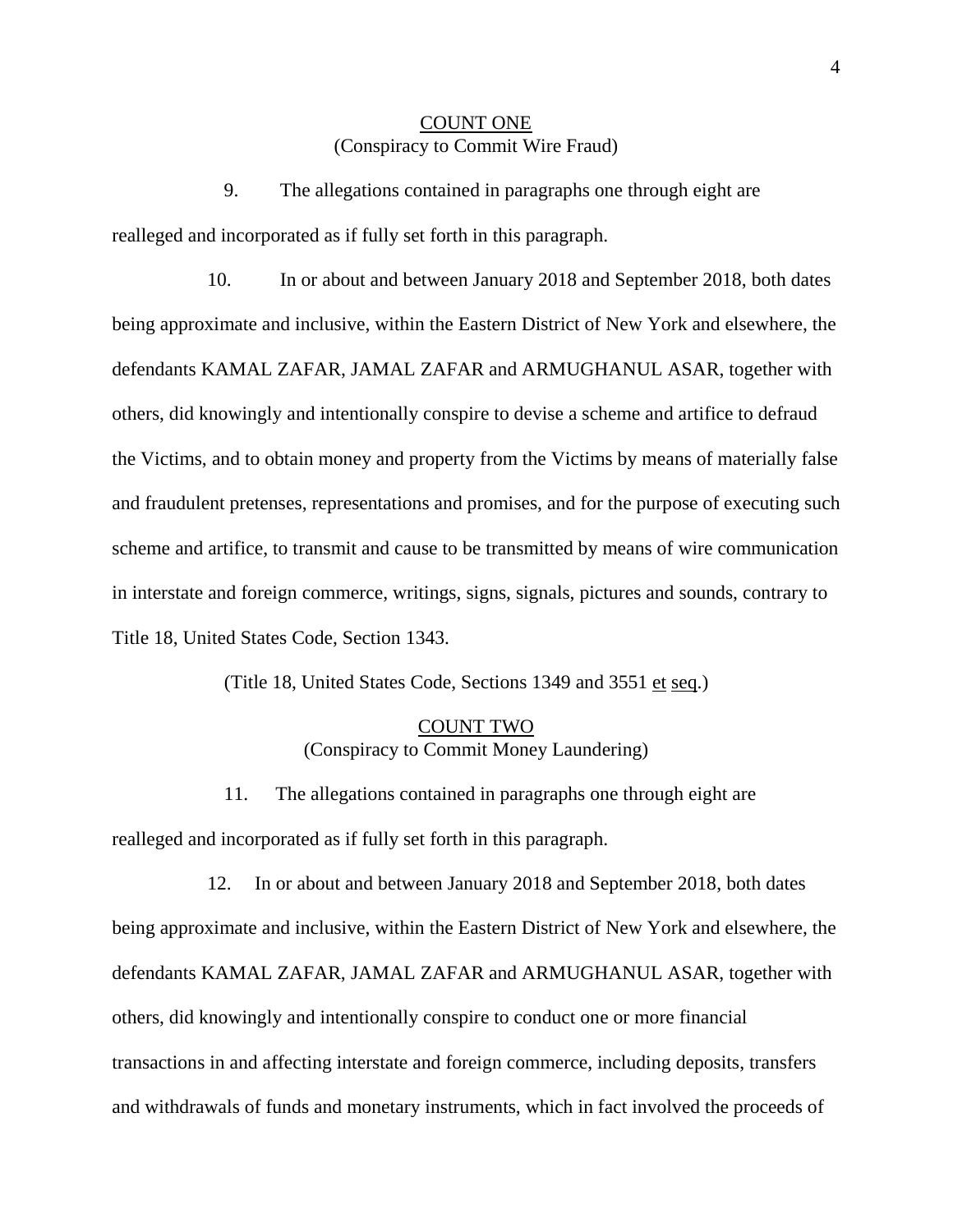specified unlawful activity, to wit: wire fraud, in violation of Title 18, United States Code, Section 1343, knowing that the property involved in the financial transactions represented the proceeds of some form of unlawful activity, and knowing that the transactions were designed in whole and in part to conceal and disguise the nature, location, source, ownership and control of the proceeds of the specified unlawful activity, contrary to Title 18, United States Code, Section  $1956(a)(1)(B)(i)$ .

# CRIMINAL FORFEITURE ALLEGATION AS TO COUNT ONE

(Title 18, United States Code, Sections 1956(h) and 3551 et seq.)

13. The United States hereby gives notice to the defendants that, upon their conviction of the offense charged in Count One, the government will seek forfeiture in accordance with Title 18, United States Code, Section 982(a)(2), which requires any person convicted of such offense to forfeit any property, real or personal, constituting or derived from proceeds obtained directly or indirectly as a result of such offense.

14. If any of the above-described forfeitable property, as a result of any act or omission of the defendants:

(a) cannot be located upon the exercise of due diligence;

- (b) has been transferred or sold to, or deposited with, a third party;
- (c) has been placed beyond the jurisdiction of the court;
- (d) has been substantially diminished in value; or

(e) has been commingled with other property which cannot be divided without difficulty;

it is the intent of the United States, pursuant to Title 21, United States Code, Section 853(p), as incorporated by Title 18, United States Code, Section 982(b)(1), to seek forfeiture of any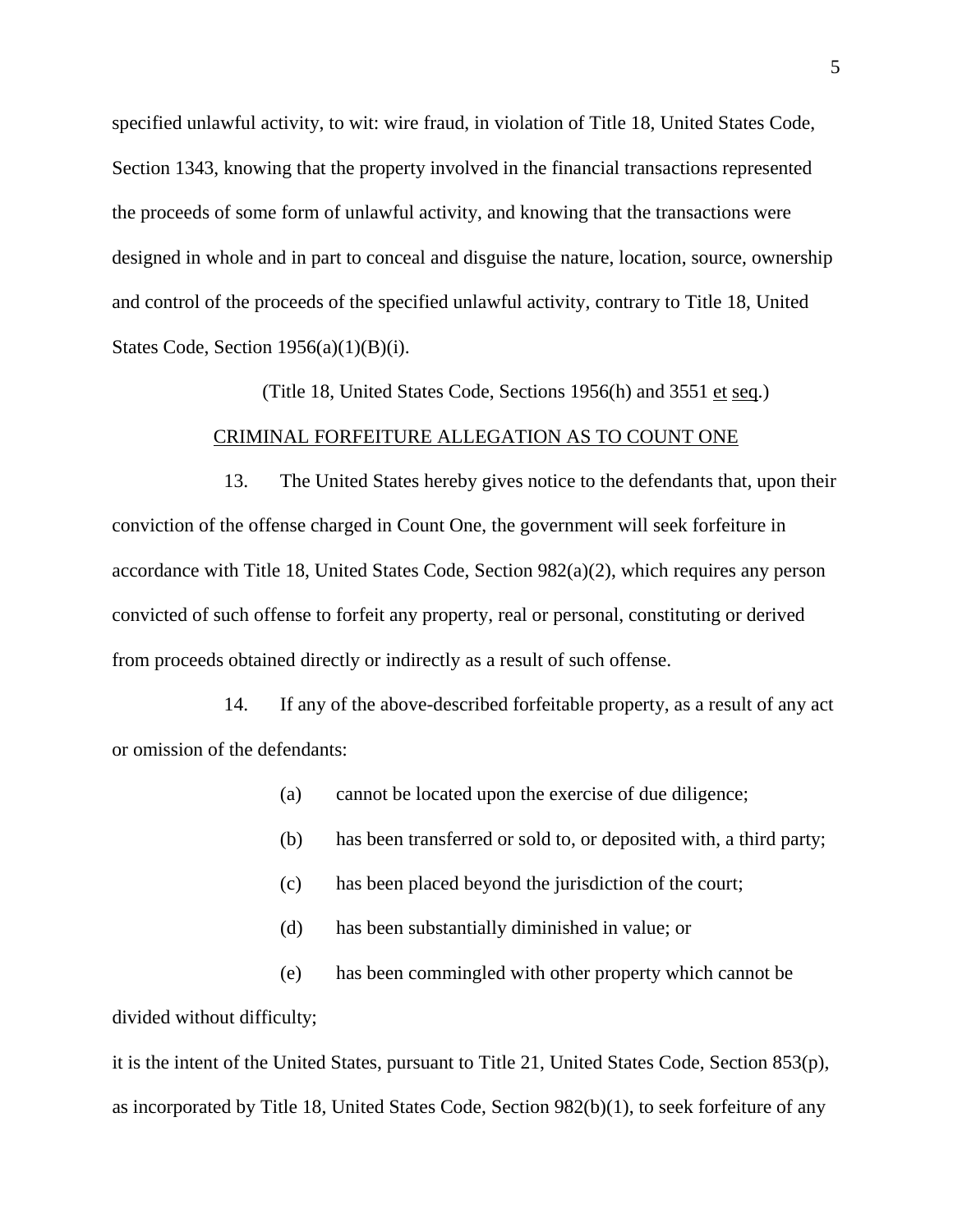other property of the defendants up to the value of the forfeitable property described in this forfeiture allegation.

(Title 18, United States Code, Sections 982(a)(2) and 982(b)(1); Title 21, United States Code, Section 853(p))

### CRIMINAL FORFEITURE ALLEGATION AS TO COUNT TWO

15. The United States hereby gives notice to the defendants that, upon their conviction of the offense charged in Count Two, the government will seek forfeiture in accordance with Title 18, United States Code, Section 982(a)(1), which requires any person convicted of such offense to forfeit any property, real or personal, involved in such offense, or any property traceable to such property.

16. If any of the above-described forfeitable property, as a result of any act or omission of the defendants:

- (a) cannot be located upon the exercise of due diligence;
- (b) has been transferred or sold to, or deposited with, a third party;
- (c) has been placed beyond the jurisdiction of the court;
- (d) has been substantially diminished in value; or
- (e) has been commingled with other property which cannot be

divided without difficulty;

it is the intent of the United States, pursuant to Title 21, United States Code, Section 853(p), as incorporated by Title 18, United States Code, Section 982(b)(1), to seek forfeiture of any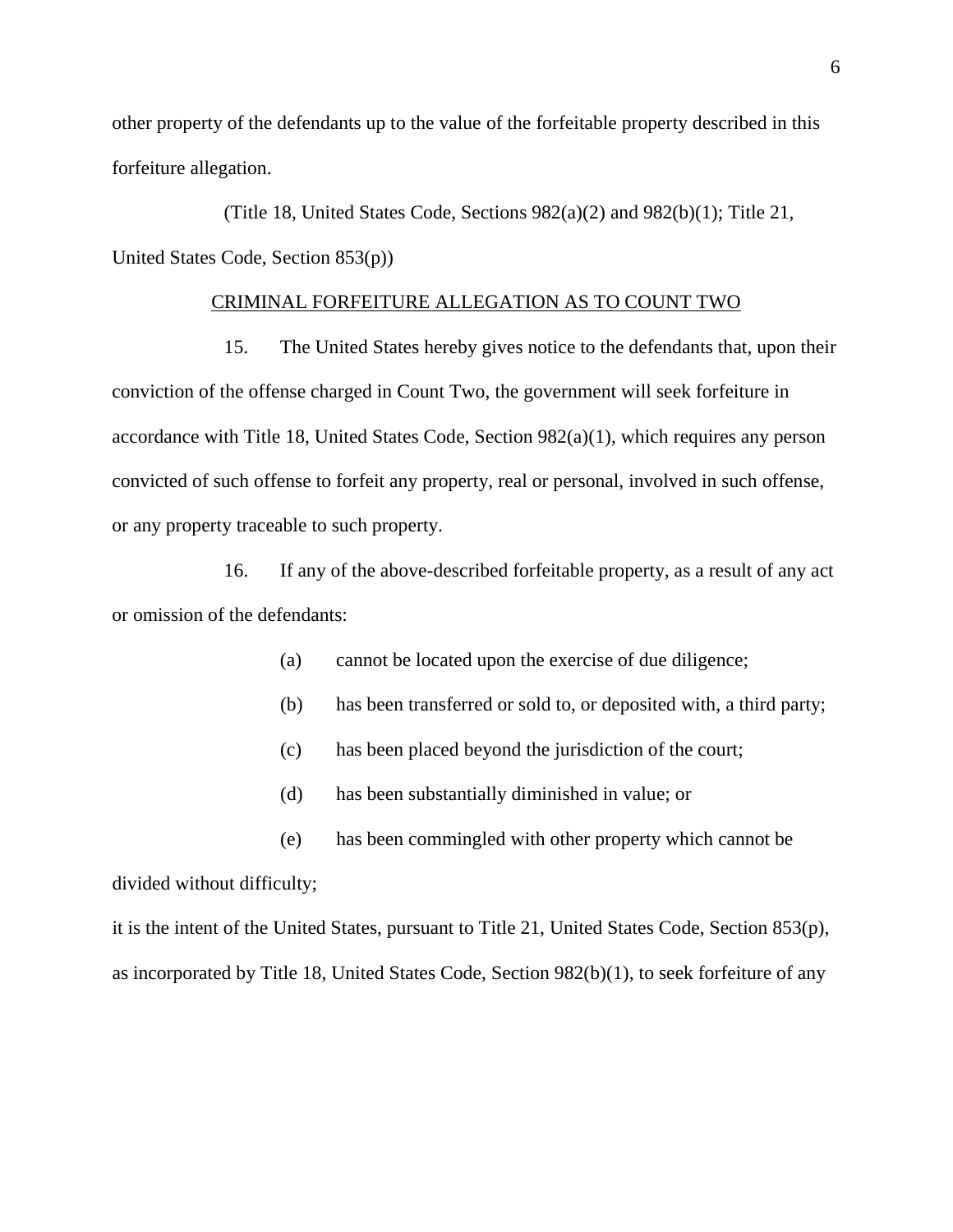other property of the defendants up to the value of the forfeitable property described in this forfeiture allegation.

(Title 18, United States Code, Sections  $982(a)(1)$  and  $982(b)(1)$ ; Title 21,

United States Code, Section 853(p))

A TRUE BILL

FOREPERSON

RICHARD P. DONOGHUE UNITED STATES ATTORNEY EASTERN DISTRICT OF NEW YORK

**BY: ACTING**  <u>PURSUANT TO 28 C.F.R. 0.13</u>